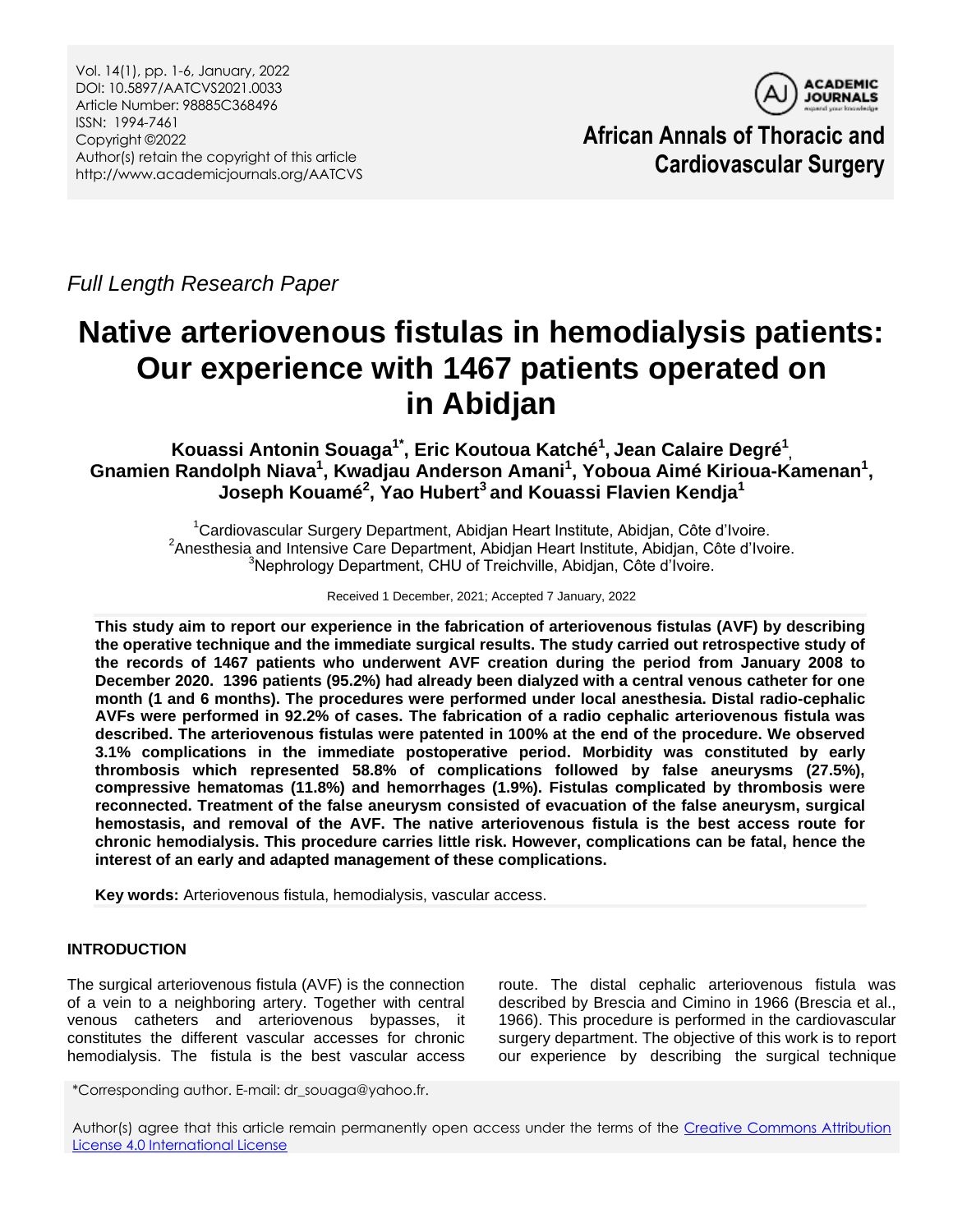| <b>Risk factors</b>   | n    | %    |
|-----------------------|------|------|
| Arterial hypertension | 1363 | 92.9 |
| Smoking               | 281  | 19.2 |
| Obesity overweight    | 251  | 17.1 |
| <b>Diabetes</b>       | 238  | 16.2 |
| HIV infection         | 136  | 9.3  |

**Table 2.** Distribution of the different sites for making arteriovenous fistulas.

| <b>Manufacturing site</b> |                        | n    | %    |
|---------------------------|------------------------|------|------|
| Fore arm                  | Radiocephalic          | 1352 | 92 Z |
| arm                       | <b>Brachiocephalic</b> | 97   | 6.6  |
|                           | Brachio-basilic        | 18   | 12   |

and report our immediate surgical results.

### **PATIENTS AND METHODS**

We conducted a retrospective study analyzing the records of 1467 patients with chronic end-stage renal disease who underwent native arteriovenous fistula creation from January 2008 to December 2020. These patients were operated on at the Latrille Hemodialysis Center (Cocody) and at the Abidjan Heart Institute. The patients were operated on under local anesthesia. The mean age of the patients was 42.71 years (11 - 79 years). Nineteen patients were younger than 16 years (1.2%). We noted 892 men and 575 women. The sex ratio was 1.6. Hypertension was the most common risk factor in 97% of the patients (Table 1). We had 1396 patients (95.2%) who were already dialyzing with a central venous catheter; or with a previously made but non-functional AVF. Only 71 patients (4.8%) had an AVF before starting dialysis. 1100 patients (91.13%) had their central venous catheter for more than two (02) months. The mean hemoglobin level was  $8.6 \pm 1.4$  g /dl. The vein and artery were identified clinically in 1358 cases (92.6%). But in case of difficulties, an arterial and/or venous Doppler ultrasound with marking was requested. Thus, this examination was requested in 109 patients (7.4%). The iconography was made with a digital camera. After the intervention, the patients were followed for the time of maturation of the AVF and the events observed during this period were reported. The computer analysis of the data was done using the EPI info software version 3.5.1.

### **Description of the surgical technique**

All procedures were performed under local anesthesia. The choice of limb was guided by laterality, the importance of the superficial venous network, and local history. All fistulas were made in the upper limbs. Several sites were used (Table 2). However, we have chosen to describe the technique for creating a left radial arteriovenous fistula. We began by clinically locating the distal cephalic vein (or radial vein), and the radial artery. These vessels were then marked. Asepsis of the limb was performed, and then setup was performed (Figure 1). Local anesthesia with 2% xylocaine was performed (07 ml s/c). Anesthesia was re-injected if necessary. Then a skin incision was made over approximately 2 to 3 cm. We proceeded to dissect the distal cephalic vein, then the radial artery. The vein was transected and opened proximally. The arteriotomy was performed after clamping upstream and downstream of the area to be anastomosed (Figure 2). The fistulas were made with 6/0, 7/0, or 8/0 nonabsorbable polypropylene sutures. For this descriptive procedure, we used the 7/0 size wire. Magnifying glasses were used to assist vision. We performed a latero-terminal radiocephalic anastomosis with a 7/0 polypropylene overjet (Figure 3). The arteriovenous fistula was made between the radial vein (or distal cephalic vein) and the radial artery (Figure 4). When the artery was unclamped, we noted patency of the arteriovenous fistula. We placed additional stitches when hemostasis was not satisfactory. At the end of the procedure, we looked for the presence of beats and/or thrill on palpation. After satisfactory hemostasis, the skin was closed with simple stitches. A dressing was applied. Complementary medical treatment was instituted and consisted of: antibiotic prophylaxis, analgesic, and an antiplatelet agent.

### **RESULTS**

### **Permeability**

The arteriovenous fistula was permeable at the end of the procedure. A flutter and/or thrill was perceived in 1429 patients (97.4%). Auscultatory murmur was found in 1467 patients (100%). AVF puncture was performed after an average of 6 weeks (4 to 12 weeks) of maturation. During the follow-up of the patients, the rate of AVF patency was 96% at the first month.

### **Complications**

We observed 51 cases of complications, that is 3.5%. These complications consisted of thrombosis, compressive hematoma, hemorrhage, and false aneurysm (Table 3). Early thrombosis (30 cases) was found in front of a fistula that was initially functioning but stopped functioning. Twenty-eight (28) patients with thrombosis had a hemoglobin level of less than 8 g /dl. The arteriovenous fistulas complicated by thrombosis were all repaired. Six patients had a hematoma that compressed the AVF, resulting in interruption of patency. The patency of the AVF reappeared after evacuation of the hematoma. False aneurysms (14 cases) were observed between the 5th and 21st postoperative day. Nine (9) fistulas, that is 64%, were complicated by hemorrhage following rupture of the false aneurysm. These patients underwent emergency surgery. One patient died from this complication in a hemorrhagic shock. For the 5 unruptured false aneurysms, the operation was scheduled. In all cases, the operation consisted of flattening the false aneurysm, surgical hemostasis and removal of the fistula (Figures 5 and 6). As associated treatment, antibiotic therapy, analgesic treatment and blood transfusion were instituted if necessary. The arteriovenous fistula was subsequently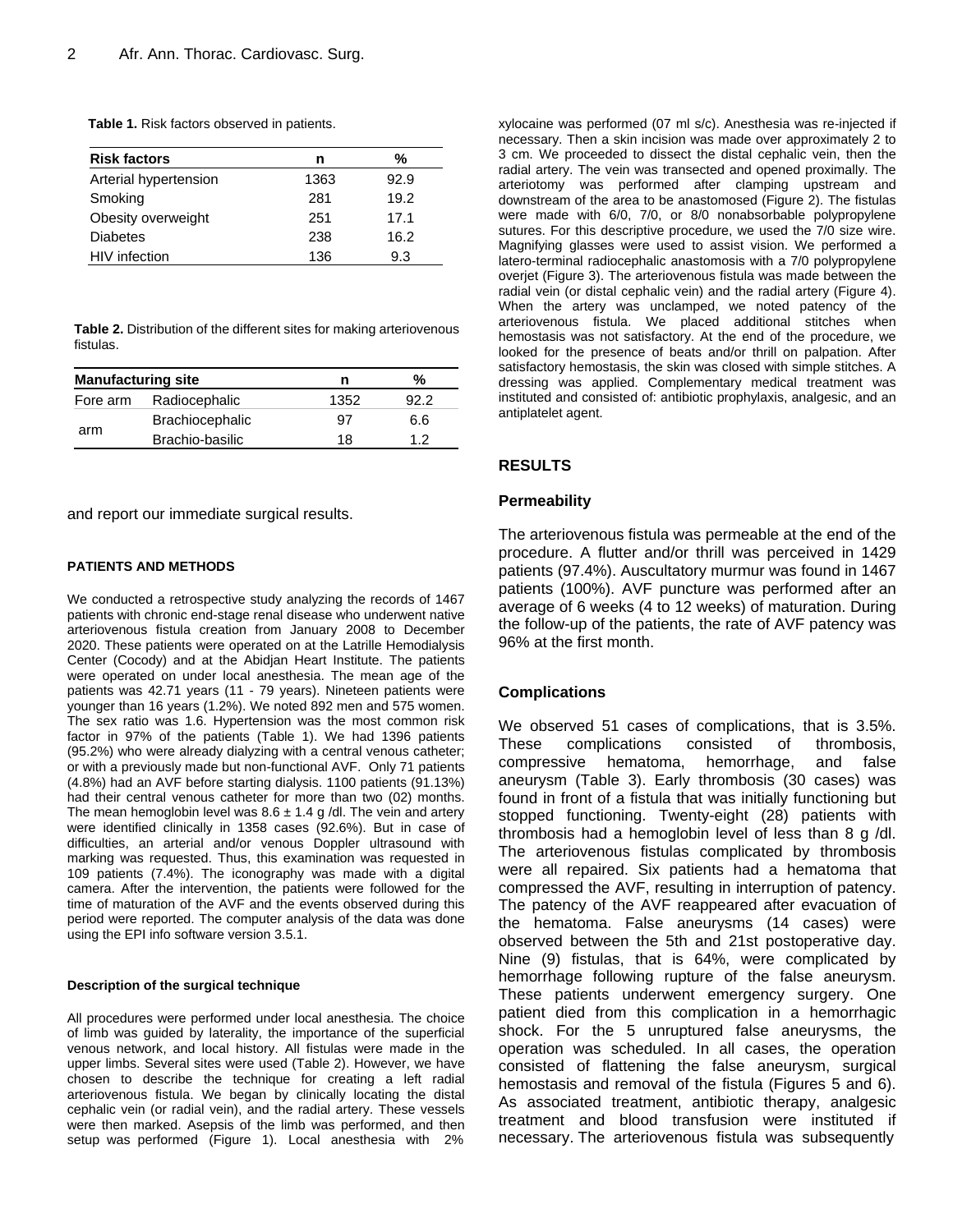

**Figure 1.** Installation of the left upper limb on an operating table.



**Figure 2.** arteriotomy; section of the vein.



Figure 3. Beginning of cephalo radial anastomosis.

made at another site. False aneurysms occurred in the context of infection in 13 cases. These included catheter infection in 12 cases and one case of abscess in the right buttock. Three fistulas complicated by false aneurysms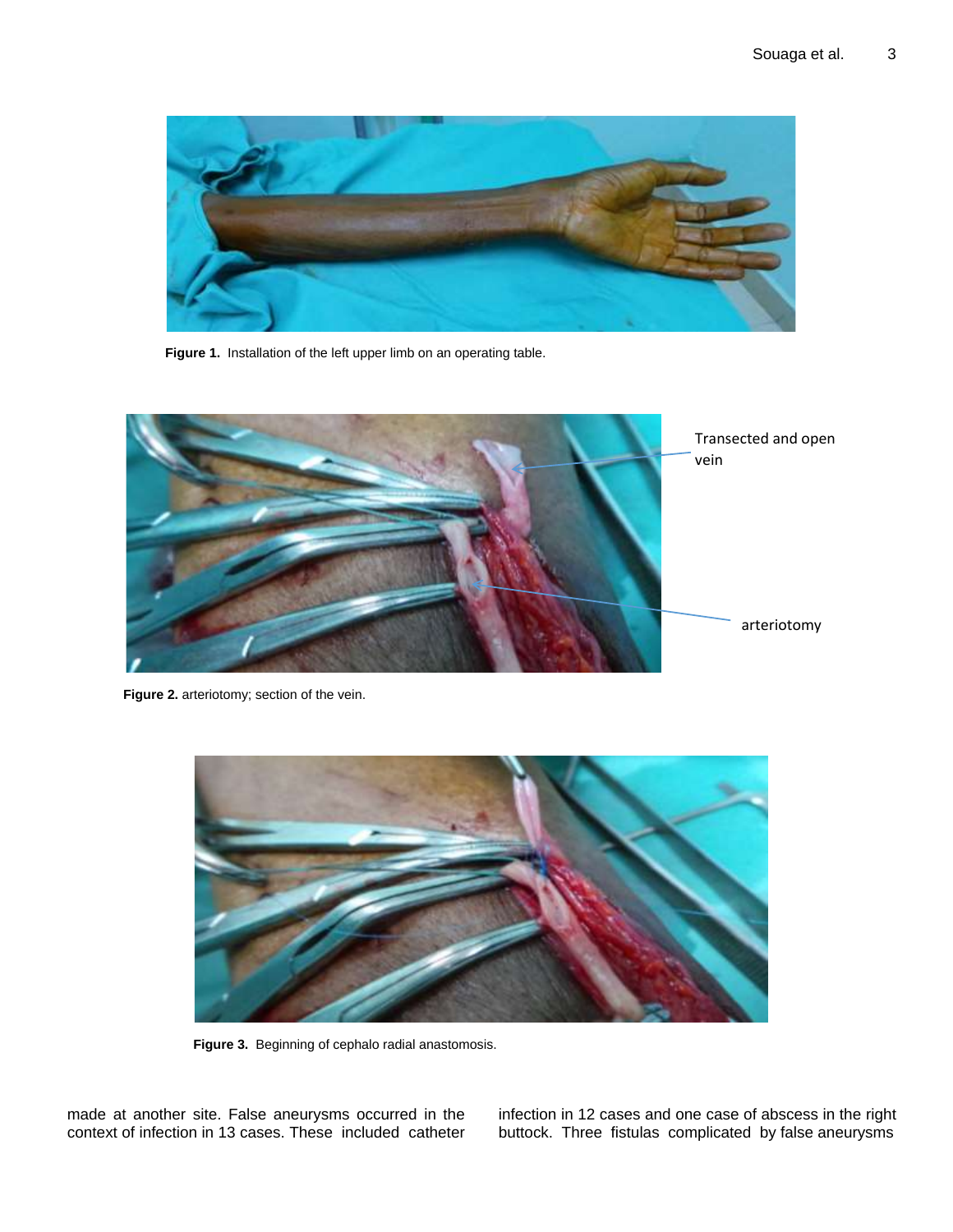

**Figure 4***.*Fabricated arteriovenous fistula.

| uuselveu.            |    |      |  |  |
|----------------------|----|------|--|--|
| <b>Complications</b> | n  | %    |  |  |
| Early thrombosis     | 30 | 58.8 |  |  |
| False aneurysm       | 14 | 27.5 |  |  |
| Compressive hematoma | 6  | 11.8 |  |  |
| Hemorrhage           | 01 | 1.9  |  |  |
| Total                | 51 | 100  |  |  |

**Table 3.** Distribution of immediate postoperative complications observed.

### *False aneurysm*

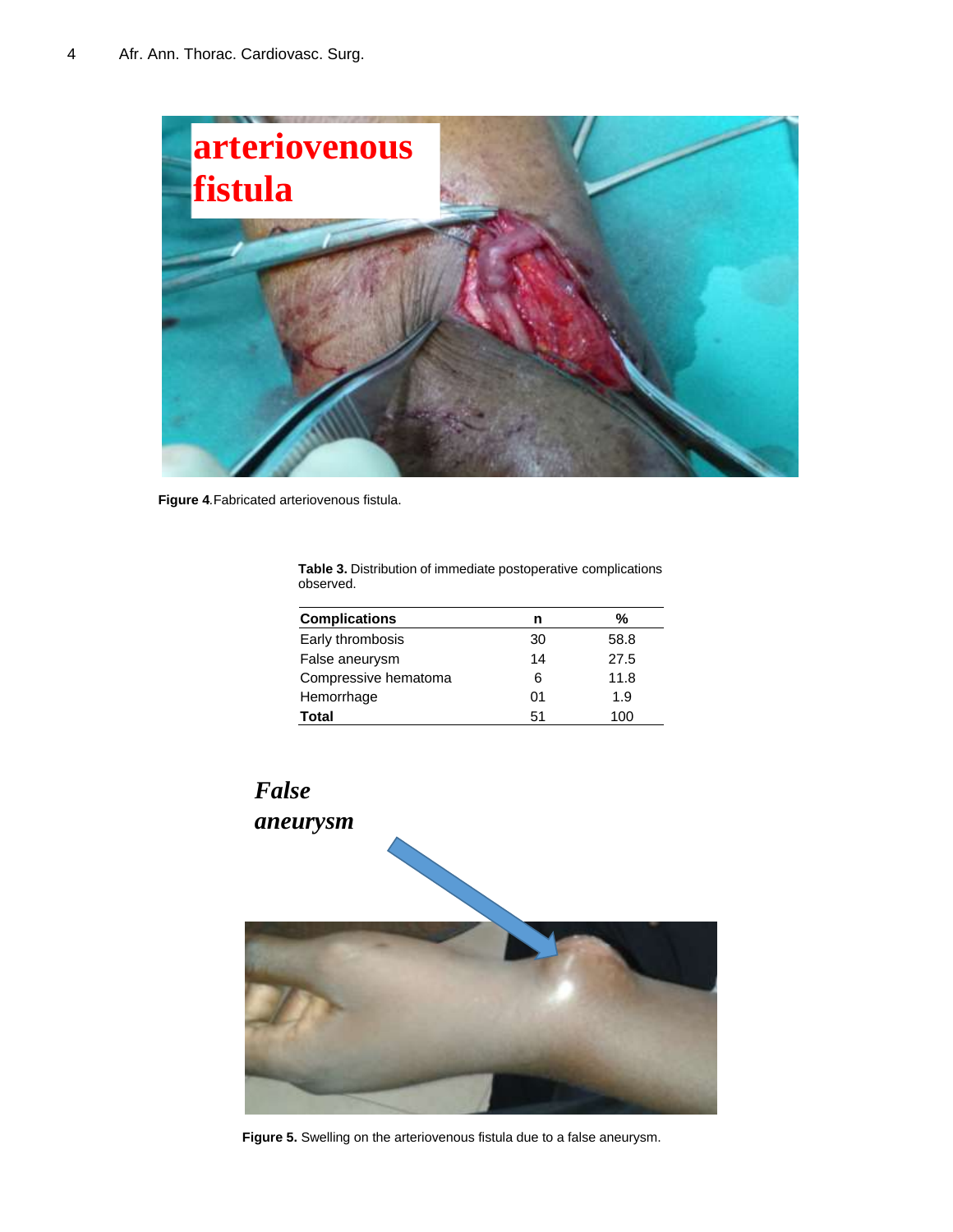# **False**



**Figure 6**. AVF complicated by false aneurysm (per operative image).

were observed in HIV immunocompromised patients. The hemorrhage (n=1) was due to bleeding from the operative wound. This bleeding occurred on postoperative day 2. This patient was taken back to the operating room for surgical hemostasis, with preservation of the fistula.

### **DISCUSSION**

The technique of performing an arteriovenous fistula (AVF) for hemodialysis in chronic renal failure patients was described by Brescia and Cimino in 1966 (Brescia et al., 1966). It represented a major advance in the management of these patients compared to previous procedures, since for the first time a durable vascular access was available once developed (Quinton et al., 1960). The venous capital of the chronic renal failure patient, including before the end stage, must be a key concern for the various physicians, surgeons and caregivers involved in the management of these patients (Barrou et al., 2000). Chronic renal failure is often discovered at the stage of complications. This requires urgent management. As a result, the majority of patients, 95%, dialyze with central venous catheters. Catheters are necessary in case of emergency and failure of any other alternative (Bourquelot, 2009). These catheters allow patients to dialyze immediately. And to have the arteriovenous fistula made secondarily. Moreover, the AVF is not used until approximately one month after it is made. This delay allows for healing of the surgical wound and sufficient maturation of the vein. In only 5% of cases, the AVF was performed in preparation for dialysis. Thus, the patient did not need a central venous catheter, thus avoiding the risk of catheter infection. Also, the prolonged wearing of central venous catheters before the preparation of AVFs is a risk factor for poor survival of AVFs [9]. The average hemoglobin level found (9g/dl) is similar to that noted by Ouattara (Ouattara et al., 2011). Echodoppler with marking was performed in patients for whom the venous and/or arterial network was difficult to objectify clinically. AVF was performed under local anesthesia, on the nondominant limb, and on the forearm in the majority of cases. AVF was performed on the forearm in 93.2% of cases. The left cephalic radio site was the most used (80% of cases) as reported in several studies (Radoui et al., 2011; Bensalah et al., 2001; Youmbissi et al., 1998). According to Luc Turmel (Turmel, 2012), forearm fistulas should absolutely be preferred because of their advantages which are: A better long-term survival rate, less ischemic complications, less hyper flow and aneurysm, preservation of venous capital, less severity of complications, less morbidity of re-do. However, AVF was performed in the arm when the superficial venous network of the forearm was poor or when the vein was thrombosed due to punctures. Or when other complications occurred on an initial fistula. In our practice, distal AVFs were preferred. The procedure consisted of a latero-terminal arteriovenous anastomosis in the majority of cases. The overjet was performed with a non-absorbable suture, in this case polypropylene number 6/0, 7/0, or even 8/0. The size of the monofilament was determined by the intraoperative findings. Magnifying glasses were used as an aid to vision. It is now well established that an average delay of 4 weeks is essential before puncturing an AVF to allow its maturation (Tordoir et al., 2007). During this period, morbidity was low and estimated at 5.4%. This morbidity was dominated by thrombosis, hemorrhage, and false aneurysms. Youmbissi (Youmbissi et al., 1998) found similar postoperative complications. Immediate postoperative morbidity is dominated by early thrombosis In the literature (Alaoui et al., 2013; Bensalah et al.,